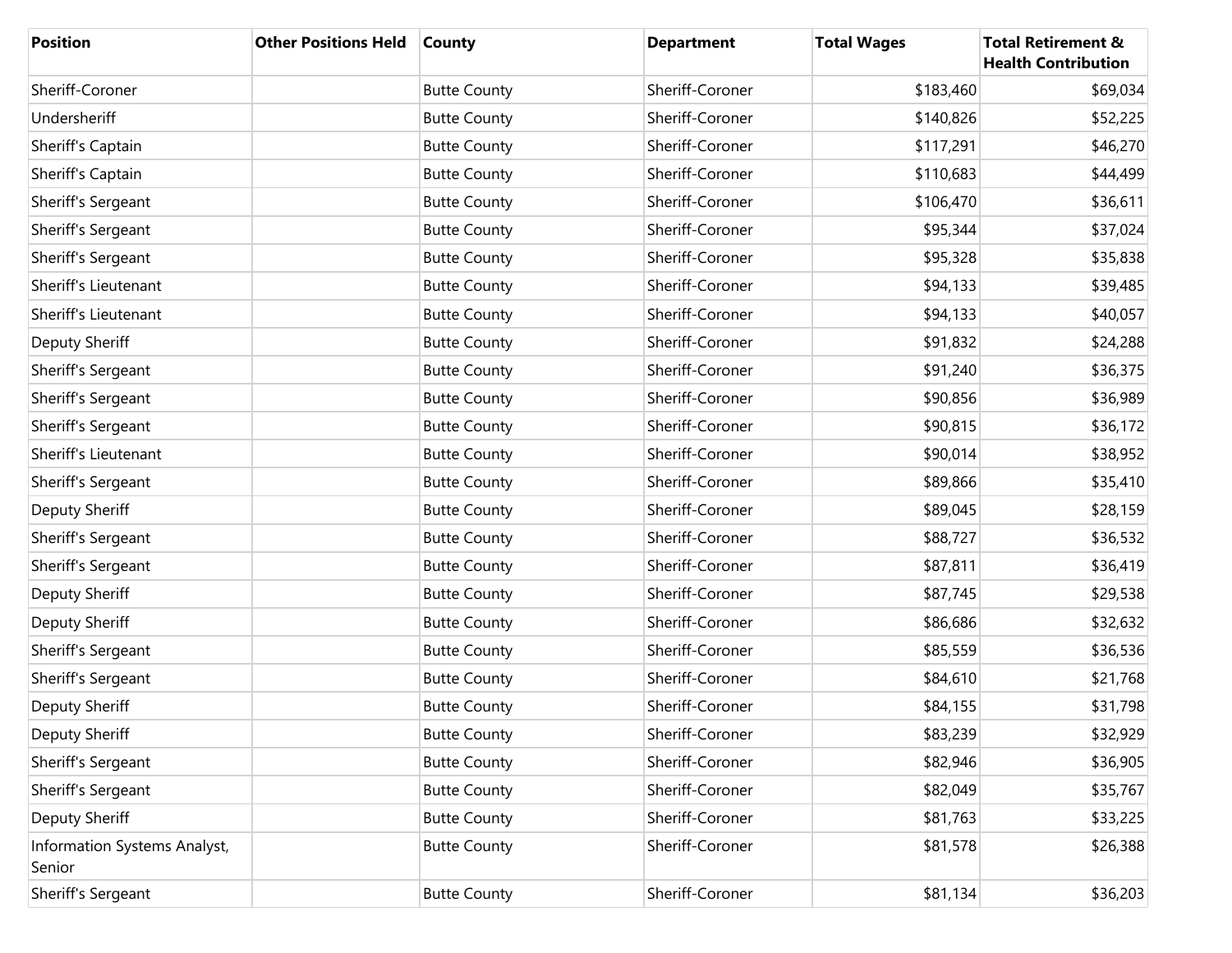| Deputy Sheriff                        | <b>Butte County</b> | Sheriff-Coroner | \$80,480 | \$21,313 |
|---------------------------------------|---------------------|-----------------|----------|----------|
| Deputy Sheriff                        | <b>Butte County</b> | Sheriff-Coroner | \$80,398 | \$22,395 |
| Correctional Lieutenant               | <b>Butte County</b> | Sheriff-Coroner | \$80,040 | \$32,239 |
| Correctional Lieutenant               | <b>Butte County</b> | Sheriff-Coroner | \$80,032 | \$32,296 |
| Correctional Lieutenant               | <b>Butte County</b> | Sheriff-Coroner | \$80,032 | \$35,729 |
| Correctional Sergeant                 | <b>Butte County</b> | Sheriff-Coroner | \$79,981 | \$31,889 |
| Deputy Sheriff                        | <b>Butte County</b> | Sheriff-Coroner | \$78,904 | \$32,294 |
| Deputy Sheriff                        | <b>Butte County</b> | Sheriff-Coroner | \$78,369 | \$32,896 |
| Deputy Sheriff                        | <b>Butte County</b> | Sheriff-Coroner | \$78,230 | \$28,461 |
| Deputy Sheriff                        | <b>Butte County</b> | Sheriff-Coroner | \$77,367 | \$23,590 |
| Deputy Sheriff                        | <b>Butte County</b> | Sheriff-Coroner | \$77,043 | \$32,426 |
| Deputy Sheriff                        | <b>Butte County</b> | Sheriff-Coroner | \$77,021 | \$32,805 |
| Deputy Sheriff                        | <b>Butte County</b> | Sheriff-Coroner | \$76,875 | \$29,799 |
| Sheriff's Sergeant                    | <b>Butte County</b> | Sheriff-Coroner | \$76,330 | \$35,723 |
| Supervisor, Administrative<br>Analyst | <b>Butte County</b> | Sheriff-Coroner | \$75,751 | \$23,241 |
| Deputy Sheriff                        | <b>Butte County</b> | Sheriff-Coroner | \$75,542 | \$32,629 |
| Deputy Sheriff                        | <b>Butte County</b> | Sheriff-Coroner | \$75,394 | \$29,023 |
| Deputy Sheriff                        | <b>Butte County</b> | Sheriff-Coroner | \$74,706 | \$30,849 |
| Deputy Sheriff                        | <b>Butte County</b> | Sheriff-Coroner | \$74,692 | \$29,386 |
| Deputy Sheriff                        | <b>Butte County</b> | Sheriff-Coroner | \$74,646 | \$22,651 |
| <b>Correctional Sergeant</b>          | <b>Butte County</b> | Sheriff-Coroner | \$74,199 | \$28,453 |
| Deputy Sheriff                        | <b>Butte County</b> | Sheriff-Coroner | \$73,860 | \$31,987 |
| Deputy Sheriff                        | <b>Butte County</b> | Sheriff-Coroner | \$73,565 | \$31,220 |
| Deputy Sheriff                        | <b>Butte County</b> | Sheriff-Coroner | \$73,056 | \$30,687 |
| Deputy Sheriff                        | <b>Butte County</b> | Sheriff-Coroner | \$72,560 | \$32,209 |
| Deputy Sheriff                        | <b>Butte County</b> | Sheriff-Coroner | \$72,301 | \$23,143 |
| Deputy Sheriff                        | <b>Butte County</b> | Sheriff-Coroner | \$71,338 | \$32,355 |
| Deputy Sheriff                        | <b>Butte County</b> | Sheriff-Coroner | \$70,954 | \$32,031 |
| Deputy Sheriff                        | <b>Butte County</b> | Sheriff-Coroner | \$70,891 | \$32,074 |
| Public Safety Dispatcher              | <b>Butte County</b> | Sheriff-Coroner | \$70,835 | \$22,586 |
| Deputy Sheriff                        | <b>Butte County</b> | Sheriff-Coroner | \$70,797 | \$31,917 |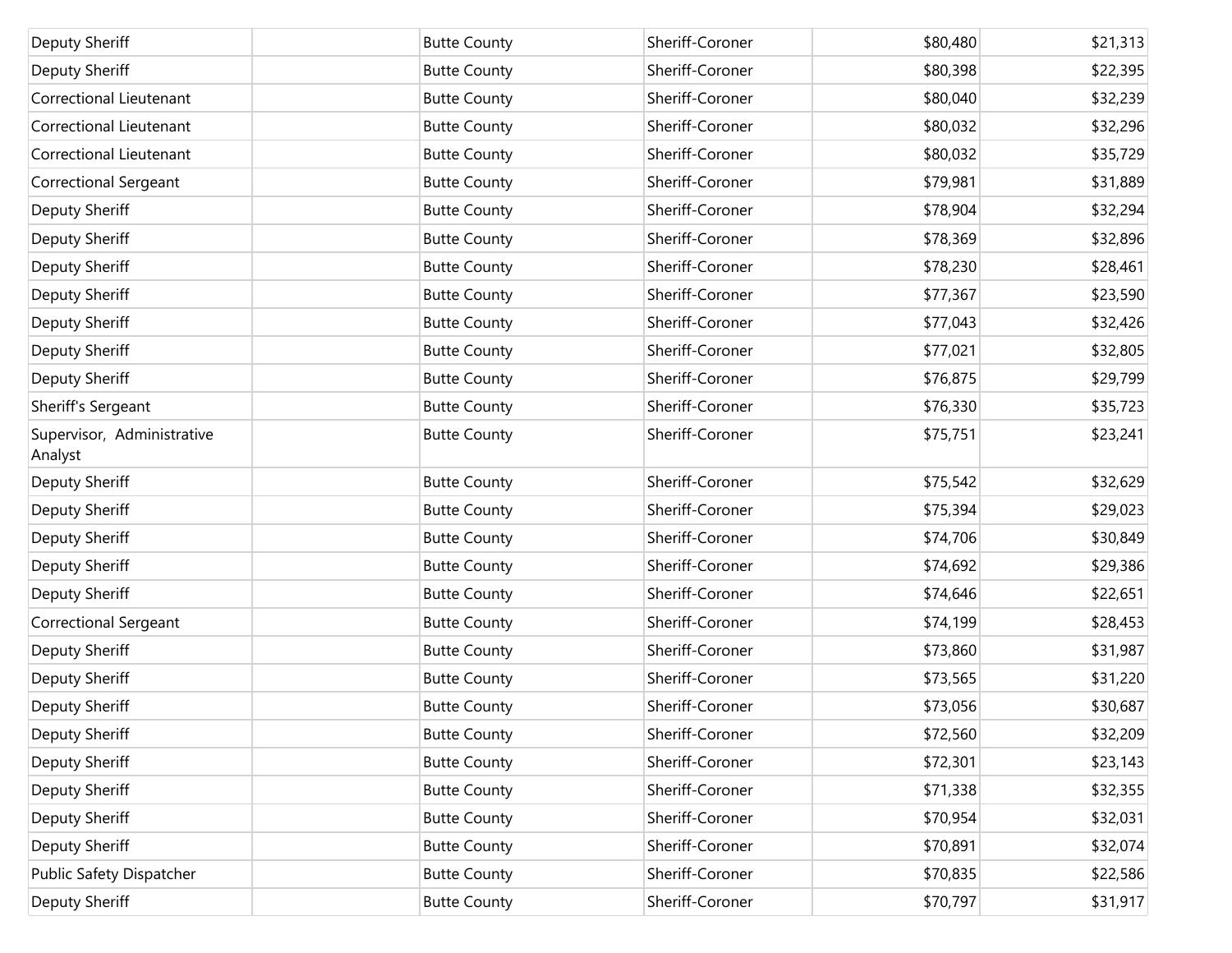| Deputy Sheriff                 | <b>Butte County</b> | Sheriff-Coroner | \$70,078 | \$30,219 |
|--------------------------------|---------------------|-----------------|----------|----------|
| Deputy Sheriff                 | <b>Butte County</b> | Sheriff-Coroner | \$70,067 | \$31,350 |
| Public Safety Dispatcher       | <b>Butte County</b> | Sheriff-Coroner | \$69,627 | \$8,387  |
| Deputy Sheriff                 | <b>Butte County</b> | Sheriff-Coroner | \$69,619 | \$32,985 |
| <b>Correctional Deputy</b>     | <b>Butte County</b> | Sheriff-Coroner | \$69,136 | \$12,673 |
| Deputy Sheriff                 | <b>Butte County</b> | Sheriff-Coroner | \$68,955 | \$31,397 |
| <b>Correctional Deputy</b>     | <b>Butte County</b> | Sheriff-Coroner | \$68,090 | \$25,325 |
| Public Safety Dispatcher, Lead | <b>Butte County</b> | Sheriff-Coroner | \$67,901 | \$8,913  |
| Deputy Sheriff                 | <b>Butte County</b> | Sheriff-Coroner | \$67,796 | \$32,345 |
| Deputy Sheriff                 | <b>Butte County</b> | Sheriff-Coroner | \$67,577 | \$17,074 |
| Deputy Sheriff                 | <b>Butte County</b> | Sheriff-Coroner | \$67,412 | \$31,856 |
| Deputy Sheriff                 | <b>Butte County</b> | Sheriff-Coroner | \$67,364 | \$23,082 |
| <b>Correctional Sergeant</b>   | <b>Butte County</b> | Sheriff-Coroner | \$67,126 | \$31,733 |
| Deputy Sheriff                 | <b>Butte County</b> | Sheriff-Coroner | \$67,066 | \$32,121 |
| <b>Correctional Deputy</b>     | <b>Butte County</b> | Sheriff-Coroner | \$67,063 | \$25,565 |
| Deputy Sheriff                 | <b>Butte County</b> | Sheriff-Coroner | \$66,993 | \$30,863 |
| Deputy Sheriff                 | <b>Butte County</b> | Sheriff-Coroner | \$66,597 | \$31,381 |
| <b>Correctional Deputy</b>     | <b>Butte County</b> | Sheriff-Coroner | \$66,437 | \$25,597 |
| Deputy Sheriff                 | <b>Butte County</b> | Sheriff-Coroner | \$66,352 | \$32,442 |
| Deputy Sheriff                 | <b>Butte County</b> | Sheriff-Coroner | \$66,259 | \$28,592 |
| Deputy Sheriff                 | <b>Butte County</b> | Sheriff-Coroner | \$66,201 | \$32,137 |
| <b>Correctional Sergeant</b>   | <b>Butte County</b> | Sheriff-Coroner | \$66,166 | \$29,864 |
| <b>Correctional Sergeant</b>   | <b>Butte County</b> | Sheriff-Coroner | \$66,053 | \$31,578 |
| <b>Correctional Sergeant</b>   | <b>Butte County</b> | Sheriff-Coroner | \$65,687 | \$31,578 |
| Deputy Sheriff                 | <b>Butte County</b> | Sheriff-Coroner | \$65,349 | \$32,094 |
| Deputy Sheriff                 | <b>Butte County</b> | Sheriff-Coroner | \$65,271 | \$32,019 |
| Deputy Sheriff                 | <b>Butte County</b> | Sheriff-Coroner | \$65,045 | \$31,842 |
| Deputy Sheriff                 | <b>Butte County</b> | Sheriff-Coroner | \$64,880 | \$28,405 |
| Deputy Sheriff                 | <b>Butte County</b> | Sheriff-Coroner | \$64,740 | \$31,838 |
| Deputy Sheriff                 | <b>Butte County</b> | Sheriff-Coroner | \$64,605 | \$29,495 |
| Pre-Trial Release, Supervisor  | <b>Butte County</b> | Sheriff-Coroner | \$64,581 | \$9,322  |
| <b>Correctional Deputy</b>     | <b>Butte County</b> | Sheriff-Coroner | \$63,957 | \$25,375 |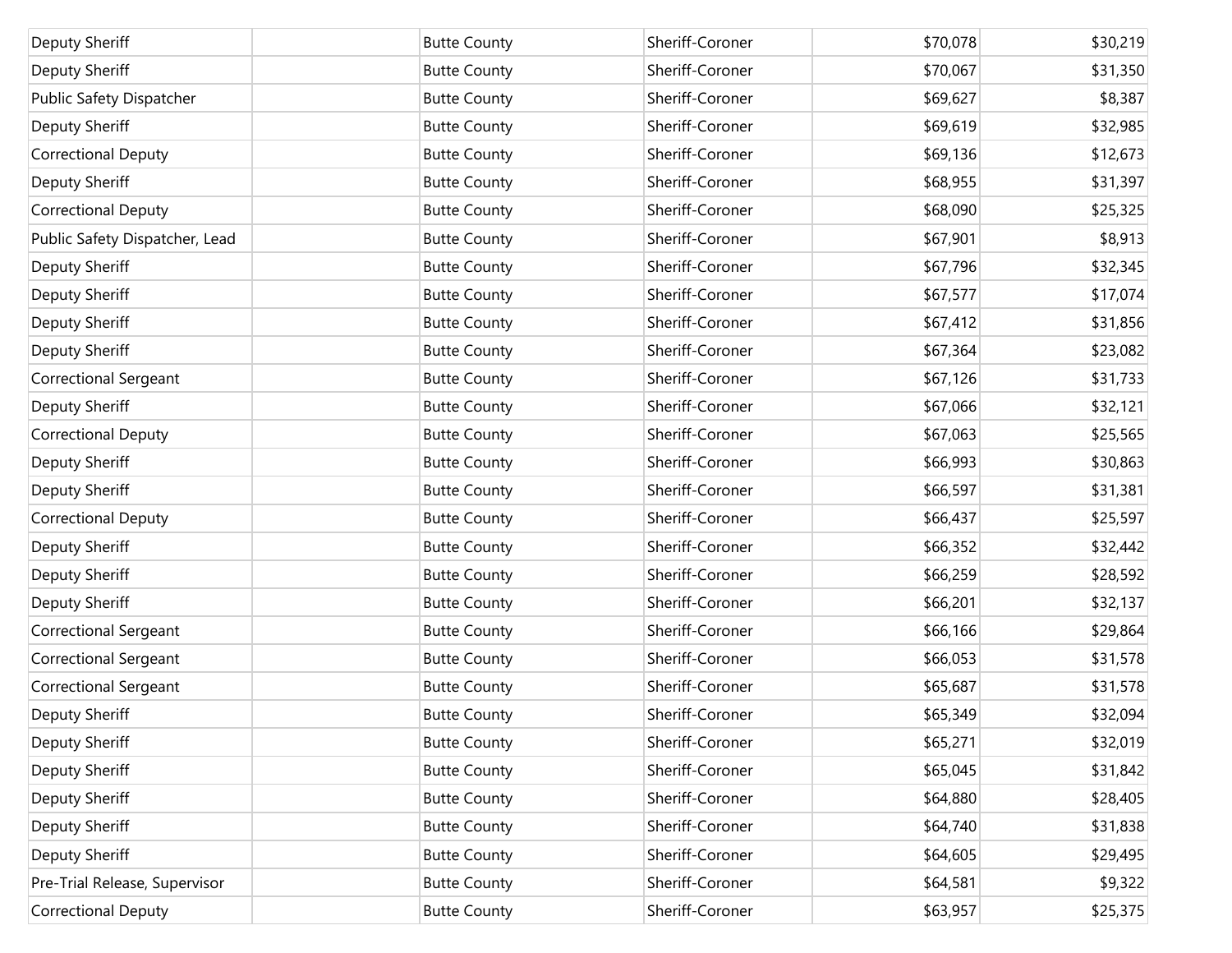| Public Safety Dispatcher                         | <b>Butte County</b> | Sheriff-Coroner | \$62,864 | \$14,043 |
|--------------------------------------------------|---------------------|-----------------|----------|----------|
| Deputy Sheriff                                   | <b>Butte County</b> | Sheriff-Coroner | \$62,799 | \$28,924 |
| Deputy Sheriff                                   | <b>Butte County</b> | Sheriff-Coroner | \$62,587 | \$30,877 |
| <b>Correctional Deputy</b>                       | <b>Butte County</b> | Sheriff-Coroner | \$62,580 | \$12,754 |
| Deputy Sheriff                                   | <b>Butte County</b> | Sheriff-Coroner | \$62,532 | \$31,110 |
| Deputy Sheriff                                   | <b>Butte County</b> | Sheriff-Coroner | \$62,360 | \$29,507 |
| <b>Correctional Deputy</b>                       | <b>Butte County</b> | Sheriff-Coroner | \$62,325 | \$25,044 |
| Deputy Sheriff                                   | <b>Butte County</b> | Sheriff-Coroner | \$61,871 | \$27,555 |
| Deputy Sheriff                                   | <b>Butte County</b> | Sheriff-Coroner | \$61,840 | \$22,191 |
| Correctional Technician                          | <b>Butte County</b> | Sheriff-Coroner | \$61,373 | \$6,836  |
| <b>Information Systems</b><br>Technician, Senior | <b>Butte County</b> | Sheriff-Coroner | \$61,199 | \$8,842  |
| <b>Correctional Deputy</b>                       | <b>Butte County</b> | Sheriff-Coroner | \$61,168 | \$25,608 |
| <b>Correctional Deputy</b>                       | <b>Butte County</b> | Sheriff-Coroner | \$60,979 | \$12,557 |
| Deputy Sheriff                                   | <b>Butte County</b> | Sheriff-Coroner | \$60,777 | \$30,835 |
| <b>Correctional Deputy</b>                       | <b>Butte County</b> | Sheriff-Coroner | \$60,753 | \$12,646 |
| Correctional Technician                          | <b>Butte County</b> | Sheriff-Coroner | \$60,716 | \$10,328 |
| Deputy Sheriff                                   | <b>Butte County</b> | Sheriff-Coroner | \$60,171 | \$31,838 |
| Deputy Sheriff                                   | <b>Butte County</b> | Sheriff-Coroner | \$59,610 | \$27,693 |
| Supervisor, Sheriff's Records                    | <b>Butte County</b> | Sheriff-Coroner | \$59,177 | \$20,376 |
| Supervisor, Dispatch<br>Operations               | <b>Butte County</b> | Sheriff-Coroner | \$58,953 | \$14,626 |
| <b>Correctional Sergeant</b>                     | <b>Butte County</b> | Sheriff-Coroner | \$58,930 | \$29,968 |
| <b>Correctional Deputy</b>                       | <b>Butte County</b> | Sheriff-Coroner | \$58,594 | \$12,785 |
| Public Safety Dispatcher                         | <b>Butte County</b> | Sheriff-Coroner | \$58,543 | \$8,466  |
| <b>Correctional Deputy</b>                       | <b>Butte County</b> | Sheriff-Coroner | \$58,515 | \$25,430 |
| <b>Correctional Deputy</b>                       | <b>Butte County</b> | Sheriff-Coroner | \$58,466 | \$23,644 |
| <b>Correctional Deputy</b>                       | <b>Butte County</b> | Sheriff-Coroner | \$58,396 | \$22,796 |
| Public Safety Dispatcher                         | <b>Butte County</b> | Sheriff-Coroner | \$57,935 | \$13,598 |
| Information Systems<br>Technician, Senior        | <b>Butte County</b> | Sheriff-Coroner | \$57,733 | \$23,546 |
| Public Safety Dispatcher                         | <b>Butte County</b> | Sheriff-Coroner | \$57,634 | \$8,387  |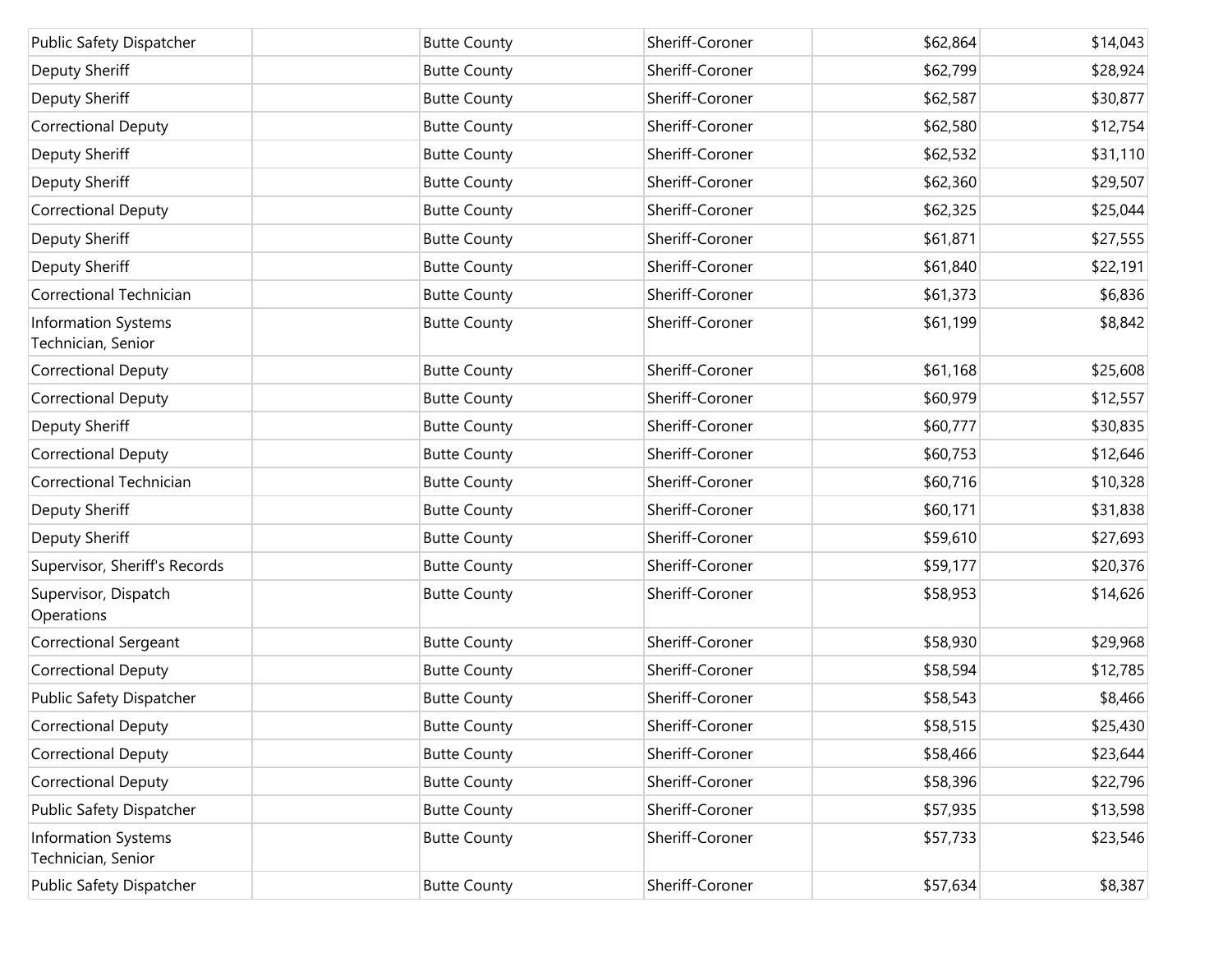| Correctional Technician               | <b>Butte County</b> | Sheriff-Coroner | \$57,554 | \$6,748  |
|---------------------------------------|---------------------|-----------------|----------|----------|
| <b>Correctional Deputy</b>            | <b>Butte County</b> | Sheriff-Coroner | \$57,339 | \$11,747 |
| <b>Correctional Deputy</b>            | <b>Butte County</b> | Sheriff-Coroner | \$57,296 | \$22,646 |
| <b>Correctional Deputy</b>            | <b>Butte County</b> | Sheriff-Coroner | \$57,159 | \$22,337 |
| Deputy Sheriff                        | <b>Butte County</b> | Sheriff-Coroner | \$57,080 | \$30,061 |
| Deputy Sheriff                        | <b>Butte County</b> | Sheriff-Coroner | \$57,068 | \$16,362 |
| <b>Correctional Deputy</b>            | <b>Butte County</b> | Sheriff-Coroner | \$56,935 | \$12,095 |
| Correctional Technician               | <b>Butte County</b> | Sheriff-Coroner | \$56,800 | \$21,035 |
| Deputy Sheriff                        | <b>Butte County</b> | Sheriff-Coroner | \$56,587 | \$16,284 |
| Public Safety Dispatcher, Lead        | <b>Butte County</b> | Sheriff-Coroner | \$56,404 | \$13,153 |
| <b>Correctional Deputy</b>            | <b>Butte County</b> | Sheriff-Coroner | \$55,955 | \$25,787 |
| Accountant, Senior                    | <b>Butte County</b> | Sheriff-Coroner | \$55,732 | \$14,792 |
| <b>Correctional Deputy</b>            | <b>Butte County</b> | Sheriff-Coroner | \$55,672 | \$25,348 |
| Correctional Sergeant                 | <b>Butte County</b> | Sheriff-Coroner | \$55,162 | \$27,789 |
| Administrative Analyst,<br>Associate  | <b>Butte County</b> | Sheriff-Coroner | \$54,951 | \$14,172 |
| Deputy Sheriff                        | <b>Butte County</b> | Sheriff-Coroner | \$54,779 | \$16,615 |
| <b>Correctional Deputy</b>            | <b>Butte County</b> | Sheriff-Coroner | \$54,663 | \$12,676 |
| <b>Correctional Deputy</b>            | <b>Butte County</b> | Sheriff-Coroner | \$54,464 | \$25,324 |
| <b>Correctional Deputy</b>            | <b>Butte County</b> | Sheriff-Coroner | \$54,375 | \$25,394 |
| <b>Correctional Deputy</b>            | <b>Butte County</b> | Sheriff-Coroner | \$54,287 | \$25,481 |
| <b>Correctional Deputy</b>            | <b>Butte County</b> | Sheriff-Coroner | \$53,903 | \$22,105 |
| Administrative Analyst,<br>Associate  | <b>Butte County</b> | Sheriff-Coroner | \$53,341 | \$22,855 |
| <b>Correctional Deputy</b>            | <b>Butte County</b> | Sheriff-Coroner | \$52,497 | \$11,697 |
| Correctional Deputy                   | <b>Butte County</b> | Sheriff-Coroner | \$52,405 | \$11,761 |
| Administrative Analyst,<br>Associate  | <b>Butte County</b> | Sheriff-Coroner | \$52,334 | \$22,695 |
| Deputy Sheriff                        | <b>Butte County</b> | Sheriff-Coroner | \$52,331 | \$32,577 |
| Sheriff's Administrative<br>Secretary | <b>Butte County</b> | Sheriff-Coroner | \$51,957 | \$7,243  |
| Sheriff's Warrant Officer             | <b>Butte County</b> | Sheriff-Coroner | \$51,725 | \$7,800  |
| Correctional Deputy                   | <b>Butte County</b> | Sheriff-Coroner | \$51,558 | \$17,360 |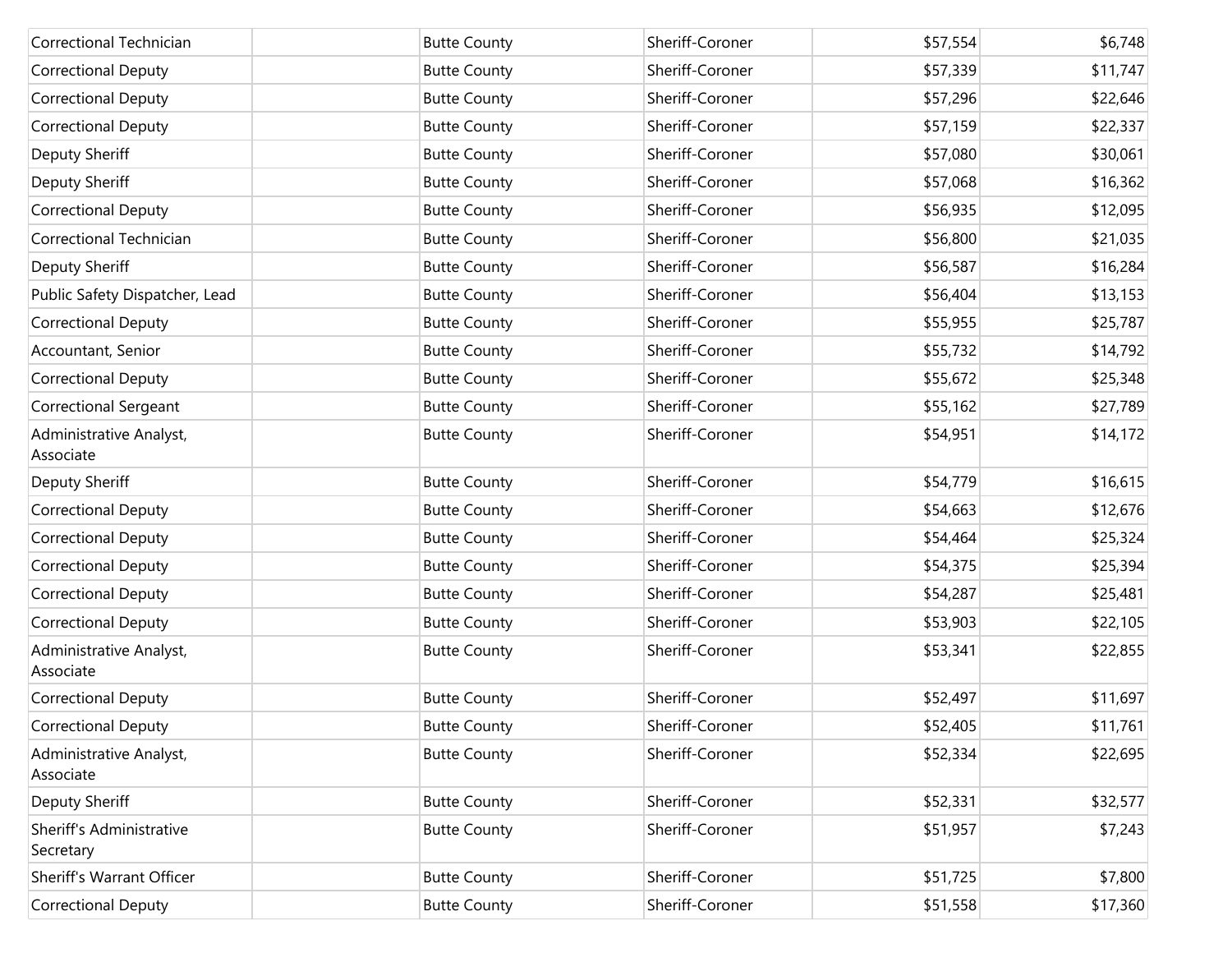| <b>Correctional Deputy</b> | <b>Butte County</b> | Sheriff-Coroner | \$51,337 | \$25,126 |
|----------------------------|---------------------|-----------------|----------|----------|
| Deputy Sheriff             | <b>Butte County</b> | Sheriff-Coroner | \$51,246 | \$18,377 |
| <b>Correctional Deputy</b> | <b>Butte County</b> | Sheriff-Coroner | \$51,181 | \$23,910 |
| <b>Correctional Deputy</b> | <b>Butte County</b> | Sheriff-Coroner | \$51,181 | \$12,431 |
| Correctional Technician    | <b>Butte County</b> | Sheriff-Coroner | \$51,125 | \$12,343 |
| Correctional Technician    | <b>Butte County</b> | Sheriff-Coroner | \$51,104 | \$12,407 |
| <b>Correctional Deputy</b> | <b>Butte County</b> | Sheriff-Coroner | \$50,874 | \$21,845 |
| <b>Correctional Deputy</b> | <b>Butte County</b> | Sheriff-Coroner | \$50,704 | \$25,233 |
| <b>Correctional Deputy</b> | <b>Butte County</b> | Sheriff-Coroner | \$50,701 | \$25,425 |
| Correctional Technician    | <b>Butte County</b> | Sheriff-Coroner | \$50,685 | \$12,566 |
| <b>Correctional Deputy</b> | <b>Butte County</b> | Sheriff-Coroner | \$50,660 | \$25,120 |
| <b>Correctional Deputy</b> | <b>Butte County</b> | Sheriff-Coroner | \$50,184 | \$18,049 |
| <b>Correctional Deputy</b> | <b>Butte County</b> | Sheriff-Coroner | \$50,137 | \$20,741 |
| <b>Correctional Deputy</b> | <b>Butte County</b> | Sheriff-Coroner | \$49,840 | \$25,335 |
| <b>Correctional Deputy</b> | <b>Butte County</b> | Sheriff-Coroner | \$49,481 | \$18,112 |
| <b>Correctional Deputy</b> | <b>Butte County</b> | Sheriff-Coroner | \$49,362 | \$25,423 |
| Correctional Technician    | <b>Butte County</b> | Sheriff-Coroner | \$49,285 | \$17,802 |
| <b>Correctional Deputy</b> | <b>Butte County</b> | Sheriff-Coroner | \$48,912 | \$11,363 |
| Deputy Sheriff             | <b>Butte County</b> | Sheriff-Coroner | \$48,868 | \$17,661 |
| Correctional Technician    | <b>Butte County</b> | Sheriff-Coroner | \$48,678 | \$6,704  |
| <b>Correctional Deputy</b> | <b>Butte County</b> | Sheriff-Coroner | \$48,606 | \$24,954 |
| <b>Correctional Deputy</b> | <b>Butte County</b> | Sheriff-Coroner | \$48,555 | \$16,461 |
| Deputy Sheriff             | <b>Butte County</b> | Sheriff-Coroner | \$48,431 | \$24,404 |
| <b>Correctional Deputy</b> | <b>Butte County</b> | Sheriff-Coroner | \$48,125 | \$22,286 |
| <b>Correctional Deputy</b> | <b>Butte County</b> | Sheriff-Coroner | \$48,106 | \$11,473 |
| <b>Correctional Deputy</b> | <b>Butte County</b> | Sheriff-Coroner | \$48,000 | \$19,965 |
| <b>Correctional Deputy</b> | <b>Butte County</b> | Sheriff-Coroner | \$47,772 | \$23,884 |
| Correctional Technician    | <b>Butte County</b> | Sheriff-Coroner | \$47,654 | \$17,924 |
| Deputy Sheriff             | <b>Butte County</b> | Sheriff-Coroner | \$47,620 | \$30,181 |
| <b>Correctional Deputy</b> | <b>Butte County</b> | Sheriff-Coroner | \$47,372 | \$23,421 |
| <b>Correctional Deputy</b> | <b>Butte County</b> | Sheriff-Coroner | \$47,325 | \$10,773 |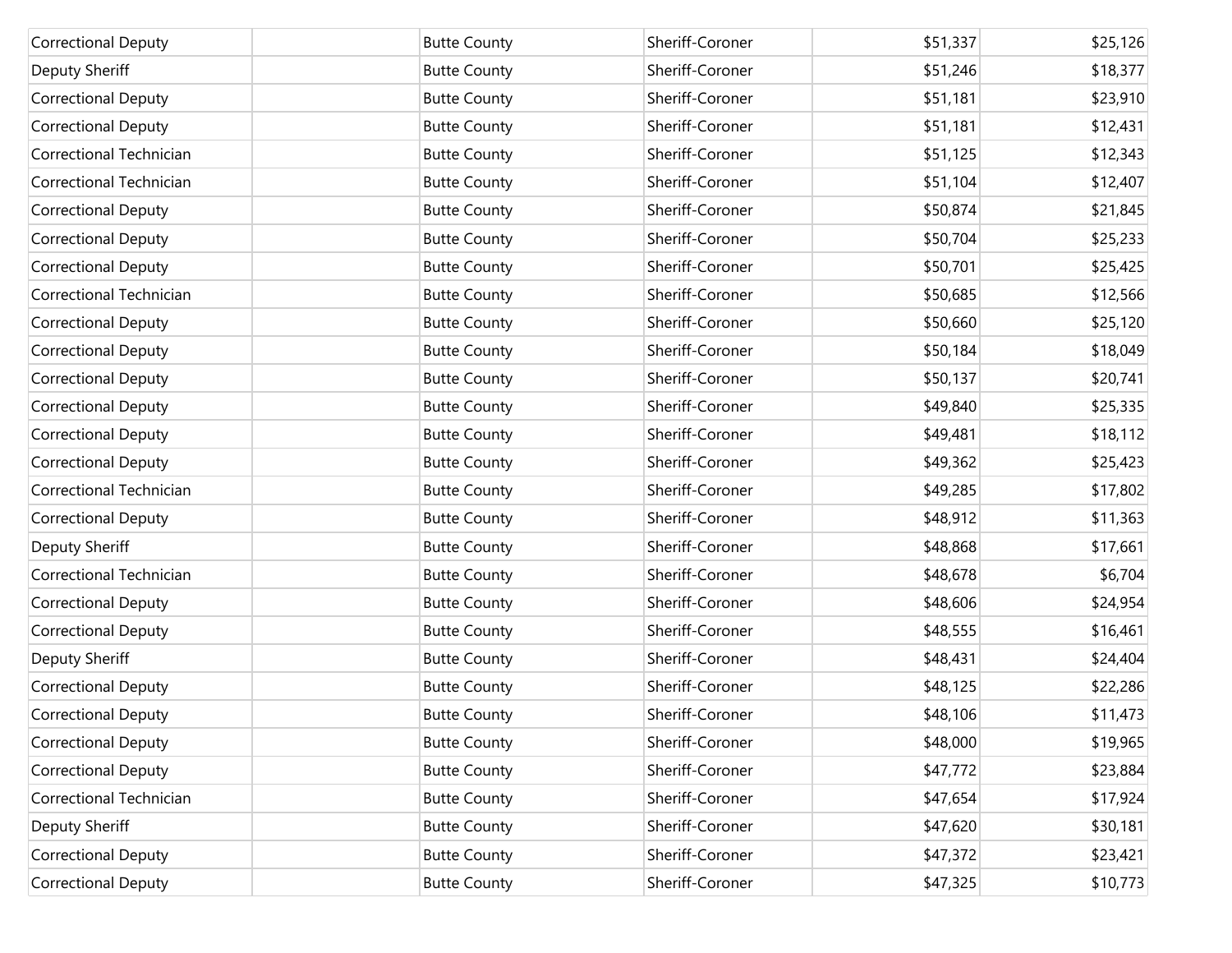| Evidence/Photographic<br>Technician         | <b>Butte County</b> | Sheriff-Coroner | \$46,904 | \$19,534 |
|---------------------------------------------|---------------------|-----------------|----------|----------|
| Deputy Sheriff                              | <b>Butte County</b> | Sheriff-Coroner | \$46,901 | \$27,016 |
| Sheriff's Warrant Officer                   | <b>Butte County</b> | Sheriff-Coroner | \$46,885 | \$13,354 |
| <b>Correctional Deputy</b>                  | <b>Butte County</b> | Sheriff-Coroner | \$46,844 | \$10,296 |
| <b>Correctional Deputy</b>                  | <b>Butte County</b> | Sheriff-Coroner | \$46,651 | \$23,567 |
| Correctional Technician                     | <b>Butte County</b> | Sheriff-Coroner | \$46,459 | \$12,222 |
| Correctional Technician                     | <b>Butte County</b> | Sheriff-Coroner | \$46,320 | \$21,233 |
| Sheriff's Clerk - Substation<br>Coordinator | <b>Butte County</b> | Sheriff-Coroner | \$46,276 | \$6,746  |
| <b>Correctional Deputy</b>                  | <b>Butte County</b> | Sheriff-Coroner | \$46,207 | \$23,828 |
| <b>Correctional Deputy</b>                  | <b>Butte County</b> | Sheriff-Coroner | \$46,037 | \$15,924 |
| Correctional Technician                     | <b>Butte County</b> | Sheriff-Coroner | \$45,747 | \$5,523  |
| Evidence/Photographic<br>Technician         | <b>Butte County</b> | Sheriff-Coroner | \$45,705 | \$12,895 |
| Sheriff's Clerk III                         | <b>Butte County</b> | Sheriff-Coroner | \$45,686 | \$6,360  |
| <b>Correctional Deputy</b>                  | <b>Butte County</b> | Sheriff-Coroner | \$45,625 | \$24,962 |
| Deputy Sheriff                              | <b>Butte County</b> | Sheriff-Coroner | \$45,597 | \$25,068 |
| Evidence/Photographic<br>Technician         | <b>Butte County</b> | Sheriff-Coroner | \$45,585 | \$12,906 |
| <b>Correctional Deputy</b>                  | <b>Butte County</b> | Sheriff-Coroner | \$45,370 | \$9,859  |
| <b>Correctional Deputy</b>                  | <b>Butte County</b> | Sheriff-Coroner | \$45,267 | \$21,638 |
| <b>Correctional Deputy</b>                  | <b>Butte County</b> | Sheriff-Coroner | \$45,260 | \$15,792 |
| Correctional Technician                     | <b>Butte County</b> | Sheriff-Coroner | \$45,233 | \$21,120 |
| Supervisor, Food Services                   | <b>Butte County</b> | Sheriff-Coroner | \$45,101 | \$18,121 |
| <b>Correctional Deputy</b>                  | <b>Butte County</b> | Sheriff-Coroner | \$44,889 | \$9,696  |
| Correctional Technician                     | <b>Butte County</b> | Sheriff-Coroner | \$44,330 | \$11,842 |
| Deputy Sheriff                              | <b>Butte County</b> | Sheriff-Coroner | \$44,099 | \$21,084 |
| <b>Personnel Operations Specialist</b>      | <b>Butte County</b> | Sheriff-Coroner | \$43,800 | \$17,916 |
| <b>Correctional Deputy</b>                  | <b>Butte County</b> | Sheriff-Coroner | \$43,766 | \$9,880  |
| <b>Correctional Deputy</b>                  | <b>Butte County</b> | Sheriff-Coroner | \$43,464 | \$19,961 |
| Sheriff's Clerk III                         | <b>Butte County</b> | Sheriff-Coroner | \$43,390 | \$6,359  |
| Sheriff's Clerk III                         | <b>Butte County</b> | Sheriff-Coroner | \$43,321 | \$6,398  |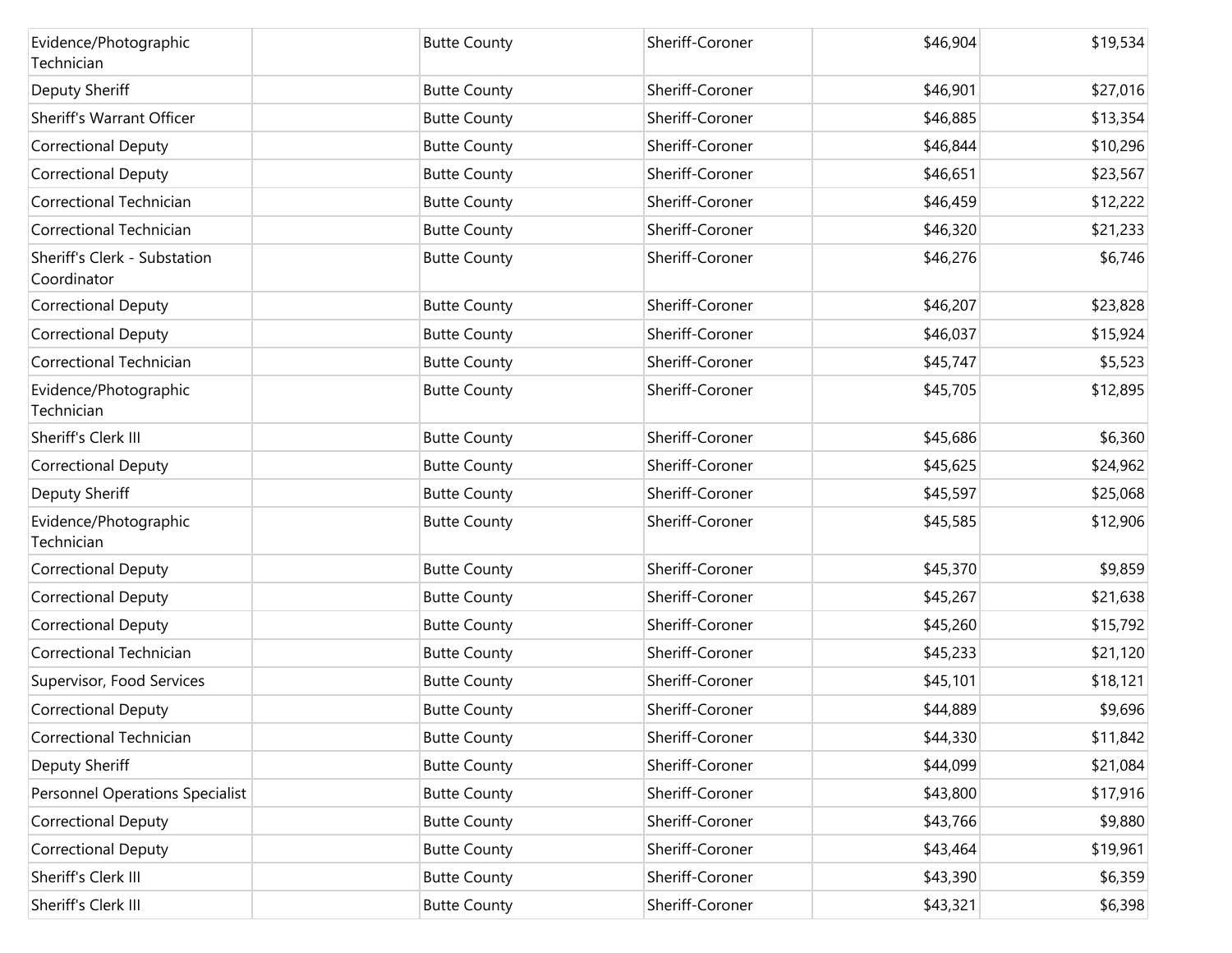| Sheriff's Clerk III                 | <b>Butte County</b> | Sheriff-Coroner | \$43,321 | \$7,566  |
|-------------------------------------|---------------------|-----------------|----------|----------|
| <b>Correctional Deputy</b>          | <b>Butte County</b> | Sheriff-Coroner | \$43,251 | \$20,039 |
| Deputy Sheriff                      | <b>Butte County</b> | Sheriff-Coroner | \$43,178 | \$11,536 |
| <b>Correctional Deputy</b>          | <b>Butte County</b> | Sheriff-Coroner | \$42,982 | \$22,218 |
| <b>Correctional Deputy</b>          | <b>Butte County</b> | Sheriff-Coroner | \$42,839 | \$22,907 |
| <b>Correctional Deputy</b>          | <b>Butte County</b> | Sheriff-Coroner | \$42,755 | \$14,910 |
| <b>Correctional Deputy</b>          | <b>Butte County</b> | Sheriff-Coroner | \$42,319 | \$14,222 |
| Sheriff's Clerk III                 | <b>Butte County</b> | Sheriff-Coroner | \$40,903 | \$5,951  |
| Correctional Technician             | <b>Butte County</b> | Sheriff-Coroner | \$40,588 | \$20,221 |
| <b>Crime Prevention Coordinator</b> | <b>Butte County</b> | Sheriff-Coroner | \$40,458 | \$11,923 |
| <b>Correctional Deputy</b>          | <b>Butte County</b> | Sheriff-Coroner | \$40,284 | \$24,469 |
| Sheriff's Clerk III                 | <b>Butte County</b> | Sheriff-Coroner | \$39,640 | \$15,127 |
| Sheriff's Clerk III                 | <b>Butte County</b> | Sheriff-Coroner | \$38,756 | \$12,410 |
| Correctional Technician             | <b>Butte County</b> | Sheriff-Coroner | \$38,719 | \$10,716 |
| Sheriff's Clerk III                 | <b>Butte County</b> | Sheriff-Coroner | \$38,581 | \$5,564  |
| Sheriff's Clerk III                 | <b>Butte County</b> | Sheriff-Coroner | \$38,481 | \$11,913 |
| Sheriff's Clerk III                 | <b>Butte County</b> | Sheriff-Coroner | \$38,481 | \$11,913 |
| Sheriff's Clerk III                 | <b>Butte County</b> | Sheriff-Coroner | \$38,481 | \$17,415 |
| Sheriff's Clerk III                 | <b>Butte County</b> | Sheriff-Coroner | \$38,203 | \$11,846 |
| Public Safety Dispatcher            | <b>Butte County</b> | Sheriff-Coroner | \$38,100 | \$11,643 |
| <b>Crime Prevention Officer</b>     | <b>Butte County</b> | Sheriff-Coroner | \$37,672 | \$5,428  |
| Sheriff's Clerk III                 | <b>Butte County</b> | Sheriff-Coroner | \$37,630 | \$11,759 |
| <b>Correctional Deputy</b>          | <b>Butte County</b> | Sheriff-Coroner | \$37,264 | \$19,065 |
| Correctional Technician             | <b>Butte County</b> | Sheriff-Coroner | \$36,765 | \$10,757 |
| Correctional Technician             | <b>Butte County</b> | Sheriff-Coroner | \$36,586 | \$19,631 |
| Sheriff's Clerk III                 | <b>Butte County</b> | Sheriff-Coroner | \$36,116 | \$17,057 |
| Deputy Sheriff                      | <b>Butte County</b> | Sheriff-Coroner | \$36,067 | \$20,361 |
| Sheriff's Clerk III                 | <b>Butte County</b> | Sheriff-Coroner | \$36,041 | \$6,314  |
| Sheriff's Clerk III                 | <b>Butte County</b> | Sheriff-Coroner | \$35,948 | \$16,964 |
| Public Safety Dispatcher            | <b>Butte County</b> | Sheriff-Coroner | \$35,867 | \$9,986  |
| Cook, Senior                        | <b>Butte County</b> | Sheriff-Coroner | \$35,368 | \$12,619 |
| Sheriff's Clerk II                  | <b>Butte County</b> | Sheriff-Coroner | \$34,868 | \$5,009  |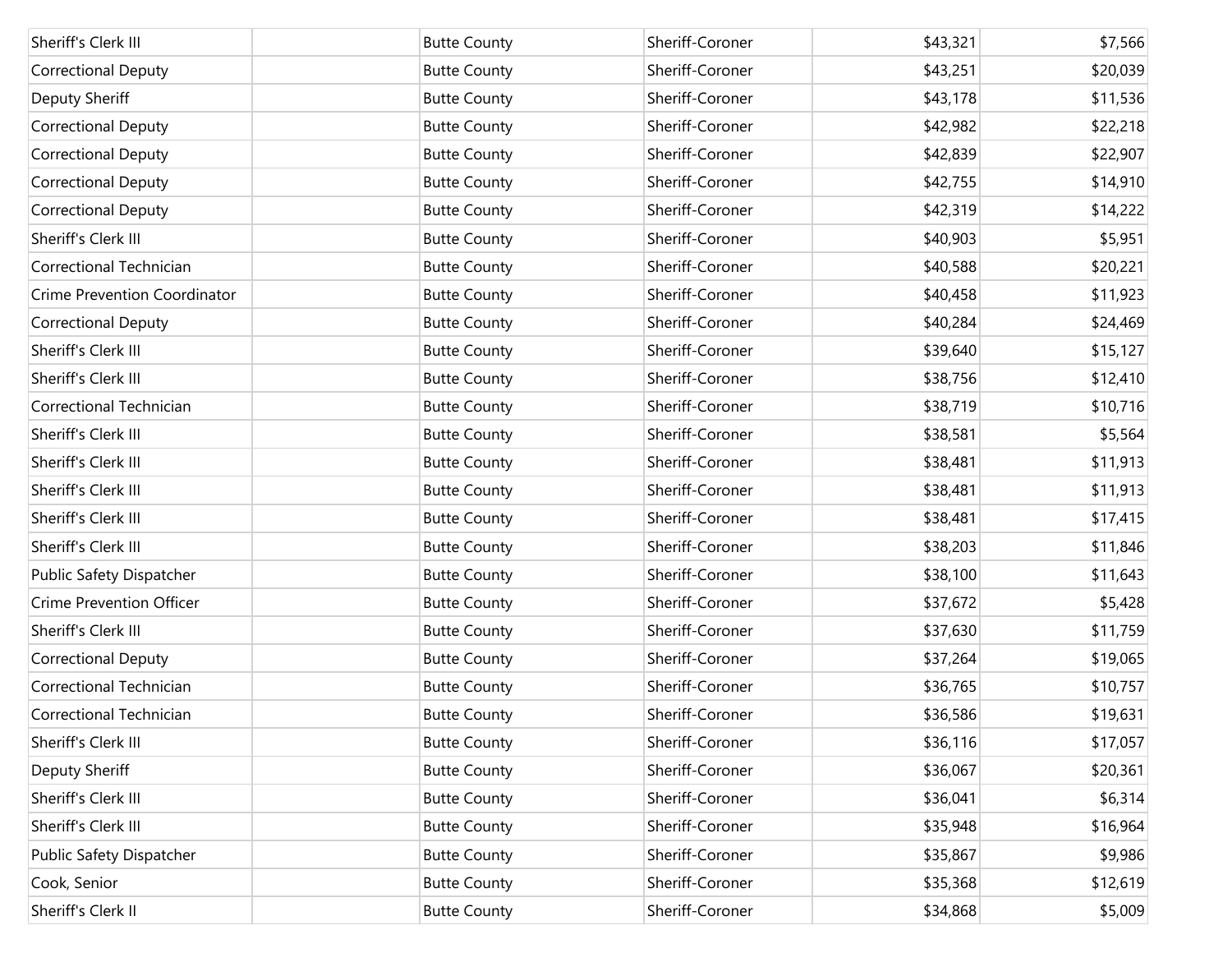| <b>Correctional Deputy</b>          | <b>Butte County</b> | Sheriff-Coroner | \$34,604 | \$12,652 |
|-------------------------------------|---------------------|-----------------|----------|----------|
| Sheriff's Clerk III                 | <b>Butte County</b> | Sheriff-Coroner | \$34,426 | \$13,053 |
| Sheriff's Clerk III                 | <b>Butte County</b> | Sheriff-Coroner | \$32,648 | \$4,044  |
| Cook                                | <b>Butte County</b> | Sheriff-Coroner | \$31,435 | \$16,203 |
| Sheriff's Sergeant                  | <b>Butte County</b> | Sheriff-Coroner | \$31,420 | \$13,444 |
| Extra Help - Deputy Sheriff         | <b>Butte County</b> | Sheriff-Coroner | \$31,131 | \$0      |
| Extra Help - Deputy Sheriff         | <b>Butte County</b> | Sheriff-Coroner | \$30,946 | \$0      |
| Sheriff's Clerk III                 | <b>Butte County</b> | Sheriff-Coroner | \$29,820 | \$10,459 |
| Cook, Senior                        | <b>Butte County</b> | Sheriff-Coroner | \$29,712 | \$9,780  |
| Correctional Technician             | <b>Butte County</b> | Sheriff-Coroner | \$29,680 | \$3,319  |
| <b>Correctional Deputy</b>          | <b>Butte County</b> | Sheriff-Coroner | \$29,562 | \$6,729  |
| Cook                                | <b>Butte County</b> | Sheriff-Coroner | \$29,414 | \$15,846 |
| <b>Correctional Deputy</b>          | <b>Butte County</b> | Sheriff-Coroner | \$27,922 | \$12,231 |
| <b>Correctional Deputy</b>          | <b>Butte County</b> | Sheriff-Coroner | \$26,572 | \$15,112 |
| Sheriff's Clerk III                 | <b>Butte County</b> | Sheriff-Coroner | \$26,089 | \$15,276 |
| Extra Help - Correctional<br>Deputy | <b>Butte County</b> | Sheriff-Coroner | \$24,820 | \$0      |
| Extra Help - Deputy Sheriff         | <b>Butte County</b> | Sheriff-Coroner | \$24,772 | \$0      |
| Extra Help - Deputy Sheriff         | <b>Butte County</b> | Sheriff-Coroner | \$24,752 | \$0      |
| Extra Help - Correctional<br>Deputy | <b>Butte County</b> | Sheriff-Coroner | \$22,696 | \$0      |
| Extra Help - Deputy Sheriff         | <b>Butte County</b> | Sheriff-Coroner | \$22,505 | \$0      |
| <b>Sheriff Security Officer</b>     | <b>Butte County</b> | Sheriff-Coroner | \$21,896 | \$3,074  |
| Extra Help - Correctional<br>Deputy | <b>Butte County</b> | Sheriff-Coroner | \$21,884 | \$0      |
| Correctional Technician             | <b>Butte County</b> | Sheriff-Coroner | \$21,628 | \$2,479  |
| Public Safety Dispatcher            | <b>Butte County</b> | Sheriff-Coroner | \$20,652 | \$3,167  |
| Sheriff's Clerk II                  | <b>Butte County</b> | Sheriff-Coroner | \$20,518 | \$6,893  |
| Extra Help - Deputy Sheriff         | <b>Butte County</b> | Sheriff-Coroner | \$19,539 | \$0      |
| Public Safety Dispatcher            | <b>Butte County</b> | Sheriff-Coroner | \$19,387 | \$4,983  |
| Sheriff Security Officer            | <b>Butte County</b> | Sheriff-Coroner | \$19,294 | \$2,488  |
| <b>Correctional Deputy Trainee</b>  | <b>Butte County</b> | Sheriff-Coroner | \$18,642 | \$2,141  |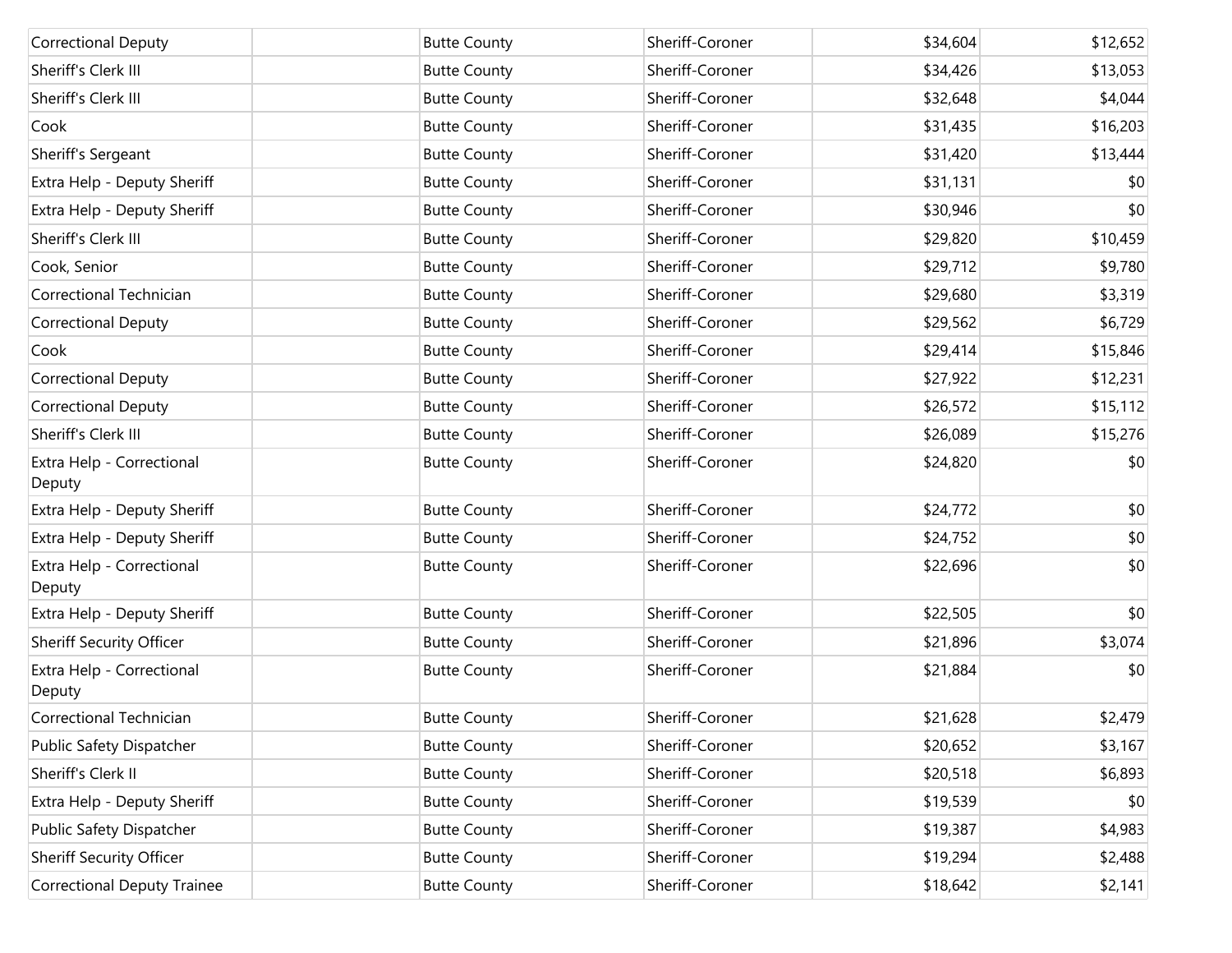| <b>Sheriff Security Officer</b>                     | <b>Butte County</b> | Sheriff-Coroner | \$17,444 | \$5,598  |
|-----------------------------------------------------|---------------------|-----------------|----------|----------|
| Extra Help - Correctional<br>Technician             | <b>Butte County</b> | Sheriff-Coroner | \$16,924 | \$0      |
| <b>Sheriff Security Officer</b>                     | <b>Butte County</b> | Sheriff-Coroner | \$16,886 | \$2,363  |
| Cook                                                | <b>Butte County</b> | Sheriff-Coroner | \$16,748 | \$6,886  |
| Extra Help - Deputy Sheriff                         | <b>Butte County</b> | Sheriff-Coroner | \$16,536 | \$0      |
| <b>Correctional Deputy Trainee</b>                  | <b>Butte County</b> | Sheriff-Coroner | \$16,444 | \$4,534  |
| <b>Sheriff Security Officer</b>                     | <b>Butte County</b> | Sheriff-Coroner | \$16,402 | \$9,865  |
| Extra Help - Correctional<br>Deputy                 | <b>Butte County</b> | Sheriff-Coroner | \$15,869 | \$0      |
| Extra Help - Deputy Sheriff                         | <b>Butte County</b> | Sheriff-Coroner | \$15,594 | \$0      |
| Extra Help -<br>Evidence/Photographic<br>Technician | <b>Butte County</b> | Sheriff-Coroner | \$15,576 | \$0      |
| <b>Deputy Sheriff</b>                               | <b>Butte County</b> | Sheriff-Coroner | \$15,405 | \$13,822 |
| Correctional Technician                             | <b>Butte County</b> | Sheriff-Coroner | \$14,984 | \$1,941  |
| Extra Help - Deputy Sheriff                         | <b>Butte County</b> | Sheriff-Coroner | \$14,922 | \$0      |
| <b>Deputy Sheriff</b>                               | <b>Butte County</b> | Sheriff-Coroner | \$14,858 | \$8,745  |
| <b>Correctional Deputy</b>                          | <b>Butte County</b> | Sheriff-Coroner | \$14,857 | \$4,648  |
| Sheriff Security Officer                            | <b>Butte County</b> | Sheriff-Coroner | \$14,823 | \$5,147  |
| Public Safety Dispatcher                            | <b>Butte County</b> | Sheriff-Coroner | \$14,705 | \$4,609  |
| Extra Help - Sheriff's Clerk I                      | <b>Butte County</b> | Sheriff-Coroner | \$14,601 | \$0      |
| Extra Help - Deputy Sheriff                         | <b>Butte County</b> | Sheriff-Coroner | \$14,242 | \$0      |
| Extra Help - Public Safety<br>Dispatcher            | <b>Butte County</b> | Sheriff-Coroner | \$14,162 | \$0      |
| Deputy Sheriff                                      | <b>Butte County</b> | Sheriff-Coroner | \$14,146 | \$31,241 |
| <b>Correctional Deputy</b>                          | <b>Butte County</b> | Sheriff-Coroner | \$13,985 | \$5,157  |
| Correctional Technician                             | <b>Butte County</b> | Sheriff-Coroner | \$13,481 | \$1,769  |
| <b>Sheriff Security Officer</b>                     | <b>Butte County</b> | Sheriff-Coroner | \$13,449 | \$2,602  |
| Correctional Technician                             | <b>Butte County</b> | Sheriff-Coroner | \$13,424 | \$1,769  |
| <b>Sheriff Security Officer</b>                     | <b>Butte County</b> | Sheriff-Coroner | \$13,345 | \$3,977  |
| Extra Help - Deputy Sheriff                         | <b>Butte County</b> | Sheriff-Coroner | \$13,328 | \$0      |
| Sheriff Security Officer                            | <b>Butte County</b> | Sheriff-Coroner | \$12,610 | \$1,854  |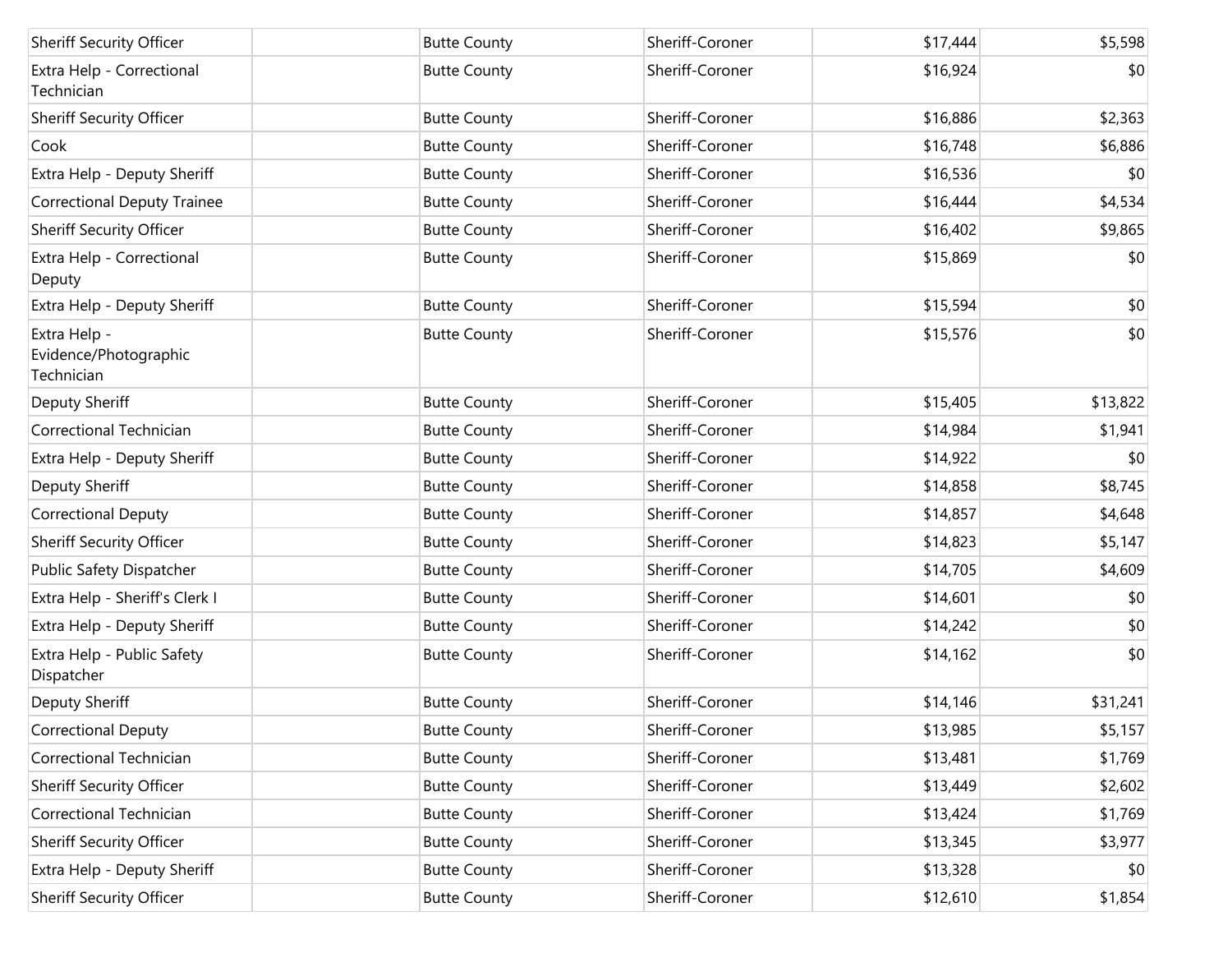| <b>Correctional Deputy</b>               | <b>Butte County</b> | Sheriff-Coroner | \$11,720 | \$2,876  |
|------------------------------------------|---------------------|-----------------|----------|----------|
| Extra Help - Deputy Sheriff              | <b>Butte County</b> | Sheriff-Coroner | \$11,564 | \$0      |
| Extra Help - Deputy Sheriff              | <b>Butte County</b> | Sheriff-Coroner | \$10,582 | \$0      |
| <b>Correctional Officer</b>              | <b>Butte County</b> | Sheriff-Coroner | \$9,986  | \$3,438  |
| <b>Deputy Sheriff</b>                    | <b>Butte County</b> | Sheriff-Coroner | \$9,978  | \$11,010 |
| Extra Help - Sheriff Security<br>Officer | <b>Butte County</b> | Sheriff-Coroner | \$9,912  | \$0      |
| Extra Help - Deputy Sheriff              | <b>Butte County</b> | Sheriff-Coroner | \$9,564  | \$0      |
| Sheriff's Sergeant                       | <b>Butte County</b> | Sheriff-Coroner | \$9,257  | \$3,255  |
| <b>Correctional Officer</b>              | <b>Butte County</b> | Sheriff-Coroner | \$9,232  | \$3,457  |
| Sheriff's Sergeant                       | <b>Butte County</b> | Sheriff-Coroner | \$9,167  | \$3,296  |
| Correctional Technician                  | <b>Butte County</b> | Sheriff-Coroner | \$9,047  | \$3,694  |
| Extra Help - Public Safety<br>Dispatcher | <b>Butte County</b> | Sheriff-Coroner | \$8,744  | \$0      |
| Extra Help - Deputy Sheriff              | <b>Butte County</b> | Sheriff-Coroner | \$8,650  | \$0      |
| <b>Correctional Officer</b>              | <b>Butte County</b> | Sheriff-Coroner | \$8,510  | \$1,616  |
| <b>Correctional Officer</b>              | <b>Butte County</b> | Sheriff-Coroner | \$8,332  | \$3,058  |
| <b>Correctional Officer</b>              | <b>Butte County</b> | Sheriff-Coroner | \$8,300  | \$1,615  |
| <b>Correctional Officer</b>              | <b>Butte County</b> | Sheriff-Coroner | \$8,117  | \$3,102  |
| <b>Correctional Officer</b>              | <b>Butte County</b> | Sheriff-Coroner | \$8,103  | \$3,735  |
| <b>Correctional Officer</b>              | <b>Butte County</b> | Sheriff-Coroner | \$8,025  | \$3,470  |
| Extra Help - Investigative<br>Assistant  | <b>Butte County</b> | Sheriff-Coroner | \$7,979  | \$0      |
| <b>Deputy Sheriff</b>                    | <b>Butte County</b> | Sheriff-Coroner | \$7,705  | \$2,878  |
| <b>Correctional Officer</b>              | <b>Butte County</b> | Sheriff-Coroner | \$7,629  | \$1,669  |
| <b>Correctional Officer</b>              | <b>Butte County</b> | Sheriff-Coroner | \$7,624  | \$3,068  |
| <b>Correctional Officer</b>              | <b>Butte County</b> | Sheriff-Coroner | \$7,580  | \$1,656  |
| Sheriff's Clerk II                       | <b>Butte County</b> | Sheriff-Coroner | \$7,546  | \$2,521  |
| Correctional Officer                     | <b>Butte County</b> | Sheriff-Coroner | \$7,410  | \$3,499  |
| Correctional Officer                     | <b>Butte County</b> | Sheriff-Coroner | \$7,343  | \$2,847  |
| Correctional Officer                     | <b>Butte County</b> | Sheriff-Coroner | \$7,265  | \$1,517  |
| Correctional Officer                     | <b>Butte County</b> | Sheriff-Coroner | \$7,212  | \$1,656  |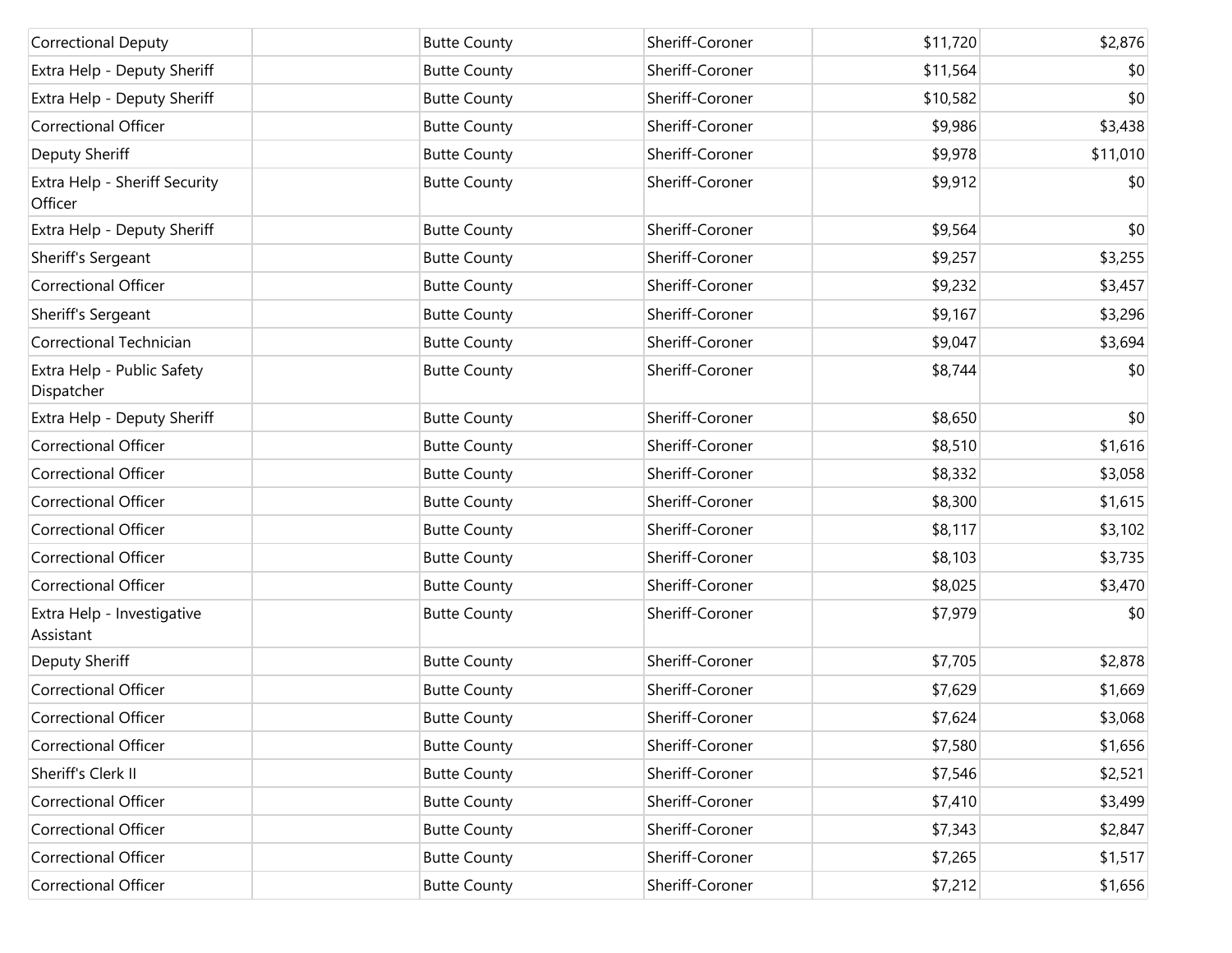| <b>Correctional Officer</b>          | <b>Butte County</b> | Sheriff-Coroner | \$7,189 | \$3,445 |
|--------------------------------------|---------------------|-----------------|---------|---------|
| <b>Correctional Officer</b>          | <b>Butte County</b> | Sheriff-Coroner | \$7,099 | \$1,615 |
| <b>Correctional Officer</b>          | <b>Butte County</b> | Sheriff-Coroner | \$7,046 | \$3,124 |
| <b>Correctional Officer</b>          | <b>Butte County</b> | Sheriff-Coroner | \$6,999 | \$3,419 |
| <b>Correctional Officer</b>          | <b>Butte County</b> | Sheriff-Coroner | \$6,979 | \$3,469 |
| <b>Correctional Officer</b>          | <b>Butte County</b> | Sheriff-Coroner | \$6,931 | \$1,503 |
| <b>Correctional Officer</b>          | <b>Butte County</b> | Sheriff-Coroner | \$6,930 | \$3,458 |
| <b>Correctional Officer</b>          | <b>Butte County</b> | Sheriff-Coroner | \$6,904 | \$3,451 |
| <b>Correctional Officer</b>          | <b>Butte County</b> | Sheriff-Coroner | \$6,868 | \$3,252 |
| <b>Correctional Officer</b>          | <b>Butte County</b> | Sheriff-Coroner | \$6,847 | \$3,451 |
| <b>Correctional Officer</b>          | <b>Butte County</b> | Sheriff-Coroner | \$6,805 | \$3,328 |
| <b>Correctional Officer</b>          | <b>Butte County</b> | Sheriff-Coroner | \$6,724 | \$1,454 |
| <b>Correctional Officer</b>          | <b>Butte County</b> | Sheriff-Coroner | \$6,718 | \$3,419 |
| <b>Correctional Officer</b>          | <b>Butte County</b> | Sheriff-Coroner | \$6,702 | \$3,404 |
| <b>Correctional Officer</b>          | <b>Butte County</b> | Sheriff-Coroner | \$6,702 | \$3,467 |
| <b>Correctional Officer</b>          | <b>Butte County</b> | Sheriff-Coroner | \$6,698 | \$1,608 |
| <b>Correctional Officer</b>          | <b>Butte County</b> | Sheriff-Coroner | \$6,683 | \$3,435 |
| <b>Correctional Officer</b>          | <b>Butte County</b> | Sheriff-Coroner | \$6,682 | \$3,461 |
| <b>Correctional Officer</b>          | <b>Butte County</b> | Sheriff-Coroner | \$6,607 | \$1,454 |
| <b>Correctional Officer</b>          | <b>Butte County</b> | Sheriff-Coroner | \$6,583 | \$1,390 |
| <b>Correctional Officer</b>          | <b>Butte County</b> | Sheriff-Coroner | \$6,561 | \$3,419 |
| <b>Correctional Officer</b>          | <b>Butte County</b> | Sheriff-Coroner | \$6,485 | \$1,474 |
| <b>Correctional Officer</b>          | <b>Butte County</b> | Sheriff-Coroner | \$6,467 | \$2,990 |
| <b>Correctional Officer</b>          | <b>Butte County</b> | Sheriff-Coroner | \$6,317 | \$2,990 |
| Correctional Officer                 | <b>Butte County</b> | Sheriff-Coroner | \$6,317 | \$2,302 |
| <b>Correctional Officer</b>          | <b>Butte County</b> | Sheriff-Coroner | \$6,298 | \$1,269 |
| Correctional Officer                 | <b>Butte County</b> | Sheriff-Coroner | \$6,287 | \$2,876 |
| Extra Help - Correctional<br>Officer | <b>Butte County</b> | Sheriff-Coroner | \$6,254 | \$0     |
| <b>Correctional Officer</b>          | <b>Butte County</b> | Sheriff-Coroner | \$6,214 | \$3,299 |
| Extra Help - Deputy Sheriff          | <b>Butte County</b> | Sheriff-Coroner | \$6,168 | \$0     |
| Correctional Officer                 | <b>Butte County</b> | Sheriff-Coroner | \$6,142 | \$3,419 |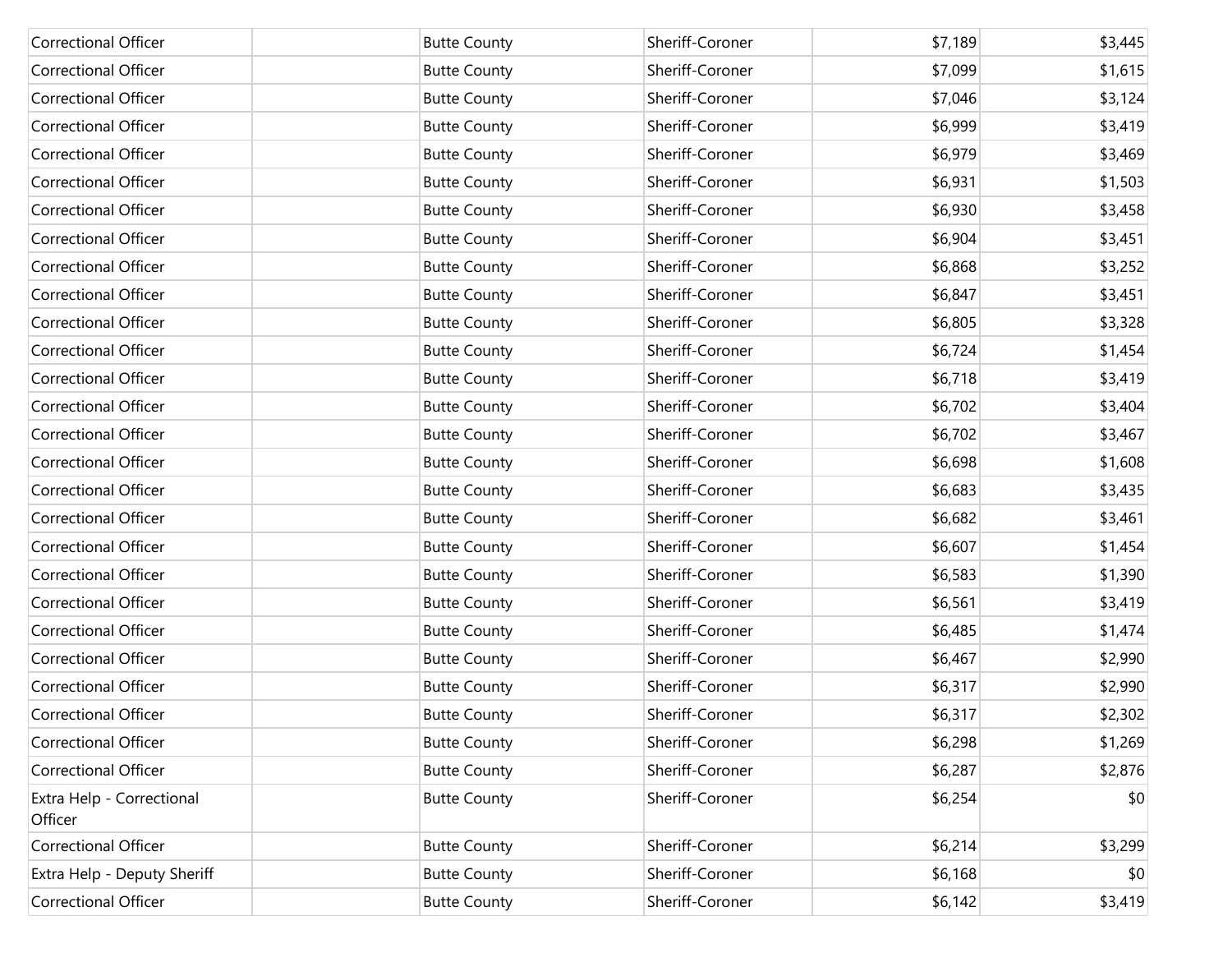| Correctional Officer                     | <b>Butte County</b> | Sheriff-Coroner | \$6,112 | \$2,178 |
|------------------------------------------|---------------------|-----------------|---------|---------|
| Correctional Officer                     | <b>Butte County</b> | Sheriff-Coroner | \$6,098 | \$2,698 |
| Correctional Officer                     | <b>Butte County</b> | Sheriff-Coroner | \$6,017 | \$3,419 |
| Correctional Officer                     | <b>Butte County</b> | Sheriff-Coroner | \$5,967 | \$3,343 |
| Correctional Officer                     | <b>Butte County</b> | Sheriff-Coroner | \$5,929 | \$1,324 |
| Correctional Officer                     | <b>Butte County</b> | Sheriff-Coroner | \$5,926 | \$3,133 |
| Correctional Officer                     | <b>Butte County</b> | Sheriff-Coroner | \$5,900 | \$2,596 |
| Correctional Officer                     | <b>Butte County</b> | Sheriff-Coroner | \$5,900 | \$1,415 |
| Correctional Officer                     | <b>Butte County</b> | Sheriff-Coroner | \$5,898 | \$3,129 |
| Correctional Officer                     | <b>Butte County</b> | Sheriff-Coroner | \$5,840 | \$1,312 |
| Correctional Officer                     | <b>Butte County</b> | Sheriff-Coroner | \$5,777 | \$2,164 |
| Correctional Officer                     | <b>Butte County</b> | Sheriff-Coroner | \$5,759 | \$2,138 |
| Correctional Officer                     | <b>Butte County</b> | Sheriff-Coroner | \$5,731 | \$3,343 |
| Extra Help - Deputy Sheriff              | <b>Butte County</b> | Sheriff-Coroner | \$5,703 | \$0     |
| Correctional Technician                  | <b>Butte County</b> | Sheriff-Coroner | \$5,661 | \$76    |
| Correctional Officer                     | <b>Butte County</b> | Sheriff-Coroner | \$5,619 | \$2,643 |
| Extra Help - Deputy Sheriff              | <b>Butte County</b> | Sheriff-Coroner | \$5,607 | \$0     |
| Correctional Officer                     | <b>Butte County</b> | Sheriff-Coroner | \$5,595 | \$2,153 |
| Correctional Officer                     | <b>Butte County</b> | Sheriff-Coroner | \$5,499 | \$1,227 |
| Correctional Officer                     | <b>Butte County</b> | Sheriff-Coroner | \$5,440 | \$3,136 |
| Extra Help - Correctional<br>Officer     | <b>Butte County</b> | Sheriff-Coroner | \$5,367 | \$0     |
| Correctional Officer                     | <b>Butte County</b> | Sheriff-Coroner | \$5,339 | \$3,201 |
| Correctional Officer                     | <b>Butte County</b> | Sheriff-Coroner | \$5,337 | \$1,963 |
| Correctional Officer                     | <b>Butte County</b> | Sheriff-Coroner | \$5,329 | \$3,201 |
| Correctional Officer                     | <b>Butte County</b> | Sheriff-Coroner | \$5,271 | \$2,012 |
| Correctional Officer                     | <b>Butte County</b> | Sheriff-Coroner | \$5,168 | \$1,955 |
| Correctional Technician                  | <b>Butte County</b> | Sheriff-Coroner | \$4,926 | \$1,191 |
| Correctional Deputy                      | <b>Butte County</b> | Sheriff-Coroner | \$4,872 | \$1,183 |
| Correctional Technician                  | <b>Butte County</b> | Sheriff-Coroner | \$4,774 | \$1,441 |
| Extra Help - Public Safety<br>Dispatcher | <b>Butte County</b> | Sheriff-Coroner | \$4,169 | \$0     |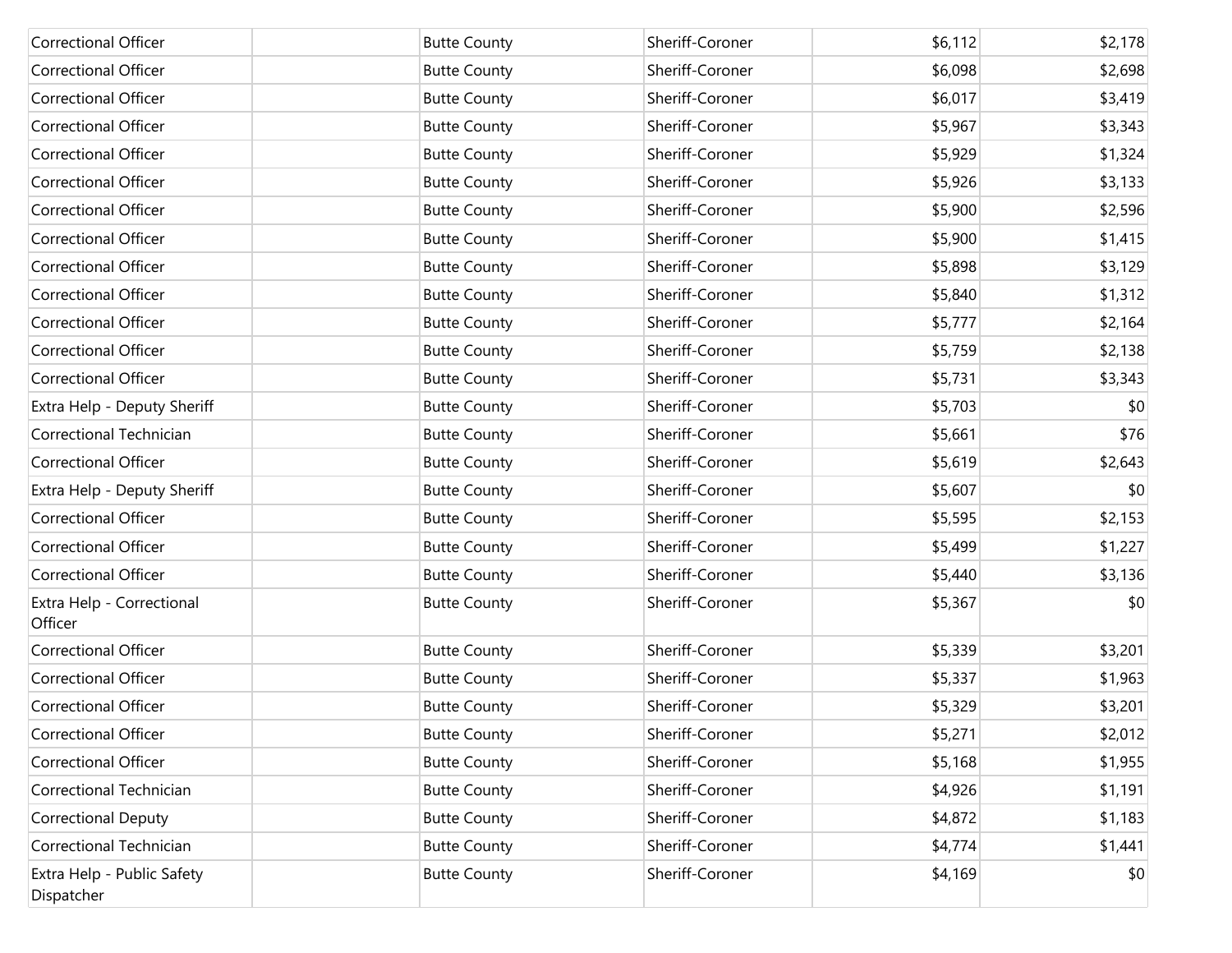| Public Safety Dispatcher                             | <b>Butte County</b> | Sheriff-Coroner | \$4,067 | \$619   |
|------------------------------------------------------|---------------------|-----------------|---------|---------|
| Correctional Officer                                 | <b>Butte County</b> | Sheriff-Coroner | \$3,425 | \$1,290 |
| Extra Help - Correctional<br>Officer                 | <b>Butte County</b> | Sheriff-Coroner | \$3,307 | \$0     |
| <b>Correctional Deputy Trainee</b>                   | <b>Butte County</b> | Sheriff-Coroner | \$3,137 | \$886   |
| Extra Help - Reserve Deputy<br>Sheriff Level II      | <b>Butte County</b> | Sheriff-Coroner | \$3,036 | \$0     |
| Sheriff's Clerk II                                   | <b>Butte County</b> | Sheriff-Coroner | \$2,974 | \$2,313 |
| <b>Correctional Deputy Trainee</b>                   | <b>Butte County</b> | Sheriff-Coroner | \$2,957 | \$415   |
| Extra Help - Deputy Sheriff                          | <b>Butte County</b> | Sheriff-Coroner | \$2,867 | \$0     |
| Extra Help - Deputy Sheriff                          | <b>Butte County</b> | Sheriff-Coroner | \$2,656 | \$0     |
| Correctional Technician                              | <b>Butte County</b> | Sheriff-Coroner | \$2,455 | \$1,300 |
| Extra Help - Correctional<br>Officer                 | <b>Butte County</b> | Sheriff-Coroner | \$2,396 | \$0     |
| Extra Help - Sheriff Security<br>Officer             | <b>Butte County</b> | Sheriff-Coroner | \$2,272 | \$0     |
| Extra Help - Deputy Sheriff                          | <b>Butte County</b> | Sheriff-Coroner | \$1,665 | \$0     |
| Extra Help - Correctional<br>Deputy                  | <b>Butte County</b> | Sheriff-Coroner | \$1,645 | \$0     |
| Extra Help - Correctional<br>Technician              | <b>Butte County</b> | Sheriff-Coroner | \$1,547 | \$0     |
| Extra Help - Deputy Sheriff                          | <b>Butte County</b> | Sheriff-Coroner | \$1,383 | \$0     |
| Sheriff's Clerk III                                  | <b>Butte County</b> | Sheriff-Coroner | \$1,281 | \$123   |
| Extra Help - Reserve Deputy<br>Sheriff Level II      | <b>Butte County</b> | Sheriff-Coroner | \$1,271 | \$0     |
| Extra Help - Correctional<br>Officer                 | <b>Butte County</b> | Sheriff-Coroner | \$1,213 | \$0     |
| Cook                                                 | <b>Butte County</b> | Sheriff-Coroner | \$995   | \$399   |
| Extra Help - Deputy Director,<br>Information Systems | <b>Butte County</b> | Sheriff-Coroner | \$908   | \$0     |
| Extra Help - Deputy Sheriff                          | <b>Butte County</b> | Sheriff-Coroner | \$848   | \$0     |
| Extra Help - Public Safety<br>Dispatcher             | <b>Butte County</b> | Sheriff-Coroner | \$533   | \$0     |
| Extra Help - Deputy Sheriff                          | <b>Butte County</b> | Sheriff-Coroner | \$321   | \$0     |